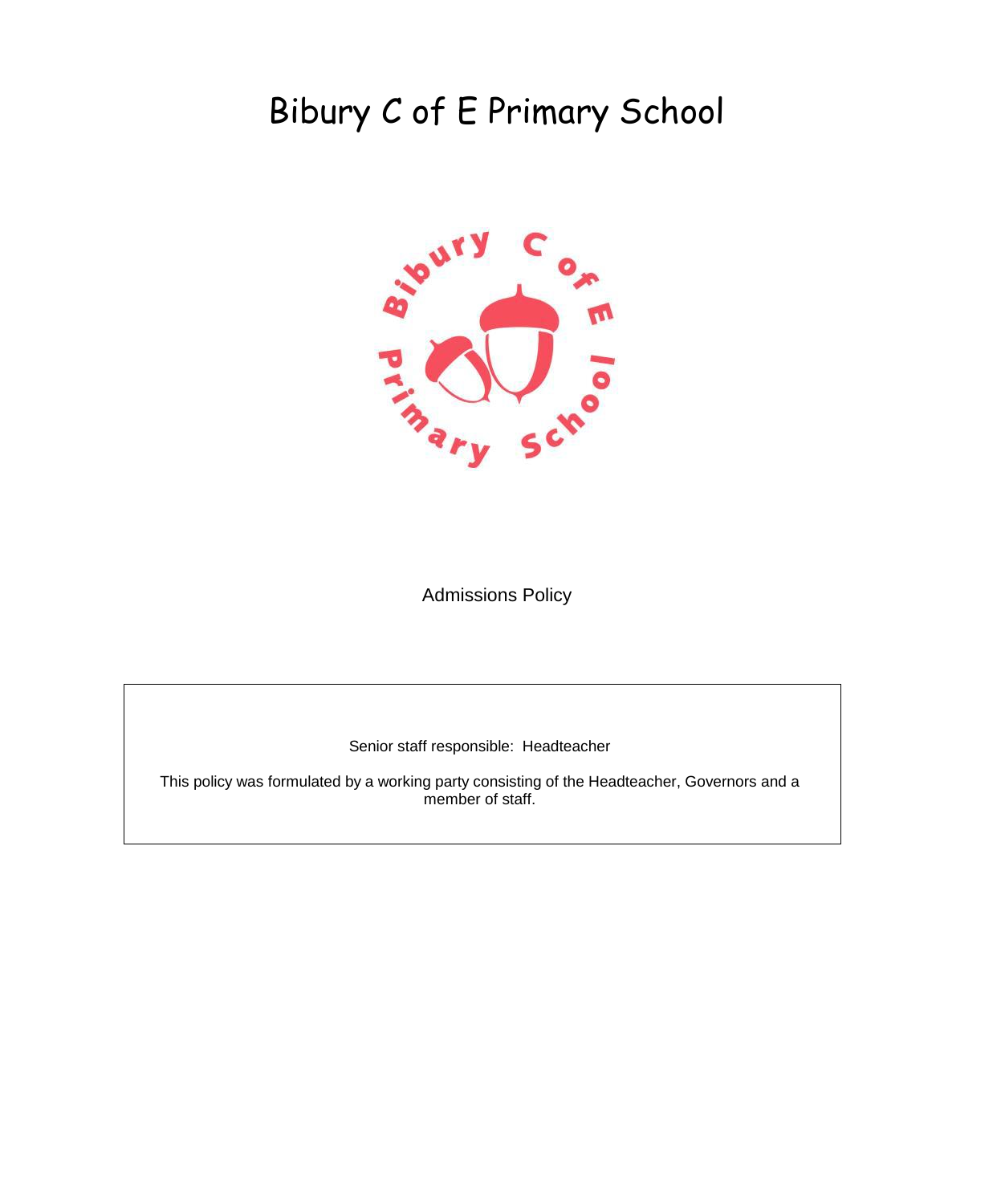### **SCHOOL'S ADMISSIONS POLICY**

# **1. Admission Number**

Each school has a set Published Admission Number. This is the number it is obliged to admit into each year group. This number is based upon a capacity assessment, which takes into account the area of teaching and non-teaching space available, ensuring that health and safety is not compromised, nor the quality of teaching and learning in the school adversely affected.

*Bibury C of E Primary School admission number Reception year is 7. Bibury C of E Primary School can admit up to 49 students on roll.*

#### **2. Children with Special Educational Needs (SEN) or an Education, Health and Care Plan (EHC)**

Children who have a Statement of Special Educational Needs or an Education, Health and Care (EHC) Plan are placed in schools through the arrangements set out in the SEN Code of Practice and not through any admission criteria. Governing bodies are required by Section 324 of the Education Act 1996 to admit a child with a Statement or an Education, Health and Care plan that names the school, even if the school is full. Parents of children with Statements of SEN or EHC should contact their child's casework officer for any further information.

### **3. Looked After Children/Previously Looked After Children Definition**

*A '*looked after child' *( 1 )* or a child who was previously looked after but immediately after being looked after became subject to an adoption*( 2 )* child arrangements order (residency order) *( 3 )* or special guardianship order *( 4) .* 

*(1) A 'looked after child' is a child who is (a) in the care of a local authority, or (b) being provided with accommodation by a local authority in the exercise of their social services functions (see the definition in Section 22(1) of the Children Act 1989) at the time of making an application to a school. In Gloucestershire, such children are referred to as Children in Care.* 

*(2) This includes children who were adopted under the Adoption Act 1976 (see section 12 adoption orders) and children who were adopted under the Adoption and Childrens Act 2002 (see section 46 adoption orders).* 

*(3) Under the provisions of s.12 of the Children and Families Act 2014, which amend section 8 of the Children Act 1989, residence orders have now been replaced by child arrangements orders.* 

*(4) See Section 14A of the Children Act 1989 which defines a 'special guardianship order' as an order appointing one or more individuals to be a child's special guardian (or special guardians).* 

# **4. Sibling Definition**

The admission criteria for Bibury C of E Primary School offers a higher priority for children with siblings who will be attending the school when the applicant child is admitted. For this purpose, sibling refers to brother or sister, half brother or sister, adopted brother or sister, step brother or sister, or the child of the parent/carer's partner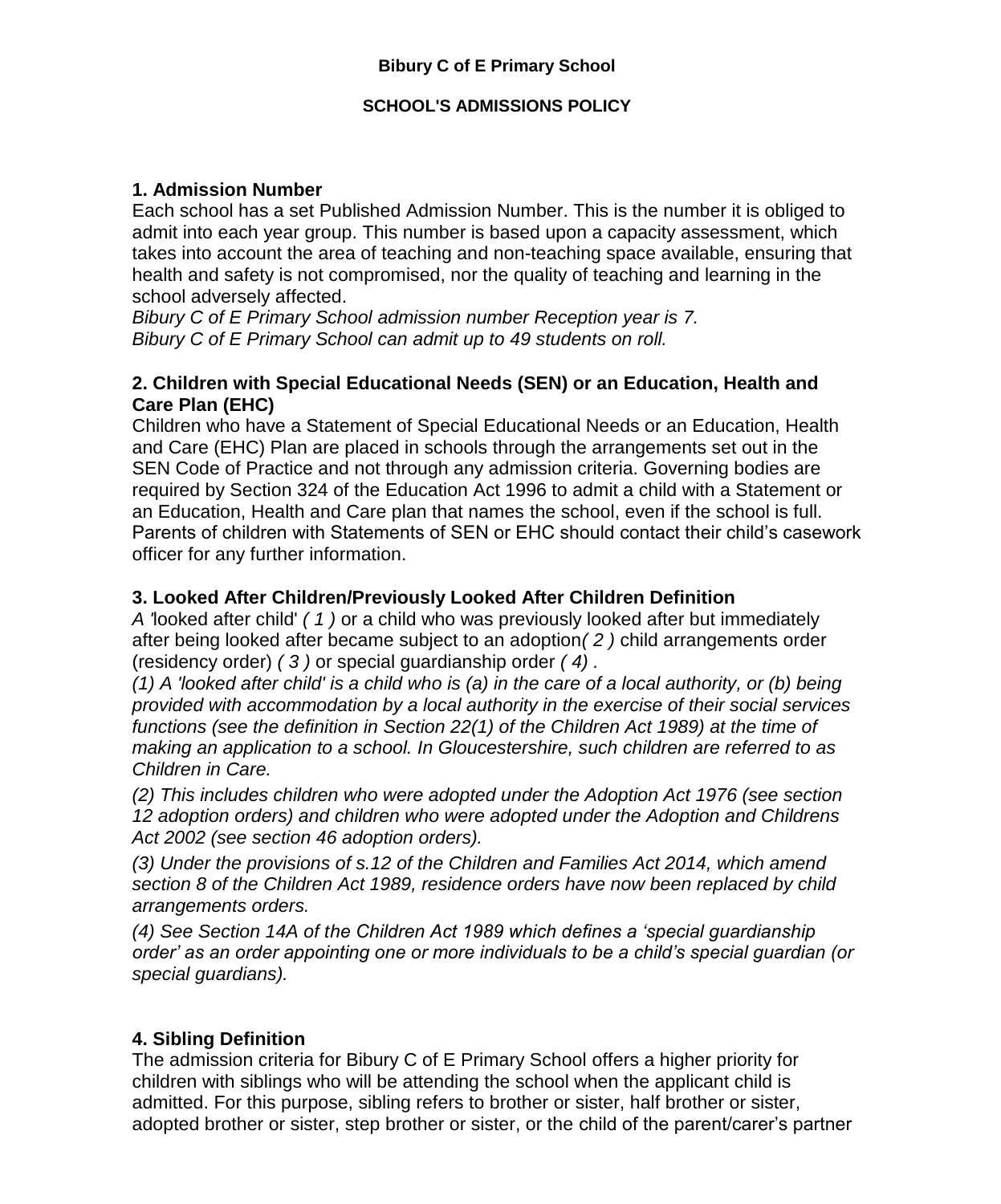as well as children who are brought together as a family by a same sex civil partnership. In every case, the child must be living in the same family unit at the same address, at the time of application.

# **5. Twins and Children from Multiple Births**

Applications for twins and children from multiple births will be considered as individual applications. However, the school acknowledges the difficulties for families if children cannot attend the same school, for example if one child can be offered a place but not the other and therefore will aim to accommodate both/all children at one school where there is capacity to do so. This includes overriding the Key Stage 1 restrictions which limit Reception, Year One and Year Two classes to a maximum of 30 children per teacher, if the one child from twins/multiple births can be offered a place when the other(s) cannot.

#### **6. Children of UK Service Personnel or other Crown Servants**

Bibury C of E Primary School will act in accordance with the Local Authority's Fair Access Protocol which has been devised to ensure that all admission authorities in Gloucestershire comply with the requirements of the School Admission Code to ensure that their procedures or criteria do not disadvantage children who arrive in the area outside the normal admissions round and that the particular challenges for children of UK service personnel and other Crown Servants are minimised.

#### **7. Normal Admission Round**

The term 'normal admissions round' refers to all applications for admission to the main year of entry of the school i.e. Reception for Infant and Primary Schools, Year 3 for Junior Schools and Year 7 for Secondary Schools. Applications made during the normal admissions round will be made in advance of the academic year in which the child is due to start at the new school. Children are entitled to a full-time place, however, may attend part-time until later in the school year but not beyond the point at which they reach compulsory school age.

# **8. Admission of Children below Compulsory School Age**

Children are entitled to a full-time place in the September following their fourth birthday and this will be the offer made by the Local Authority. However, where parents wish, children may attend part-time, or defer the date that they are admitted into the school to later in the school year, until they reach compulsory school age.

# **9. Admission of Summer Born Children for Reception Entry**

The school acknowledges the updated advice from the Department of Education that, parents/carers of "summer born" children (born between 1 April and 3August) may request to start the Reception Class of a school a whole academic year later. Parents can only apply for a Reception place at a school once and must apply for a place during the standard application process timeline for their chronological year group, stating their reasons for requesting deferred entry to the following year. This can be done by contacting the Access to Learning Team directly. The Local Authority will make a decision on behalf of our school in consultation with the Head Teacher.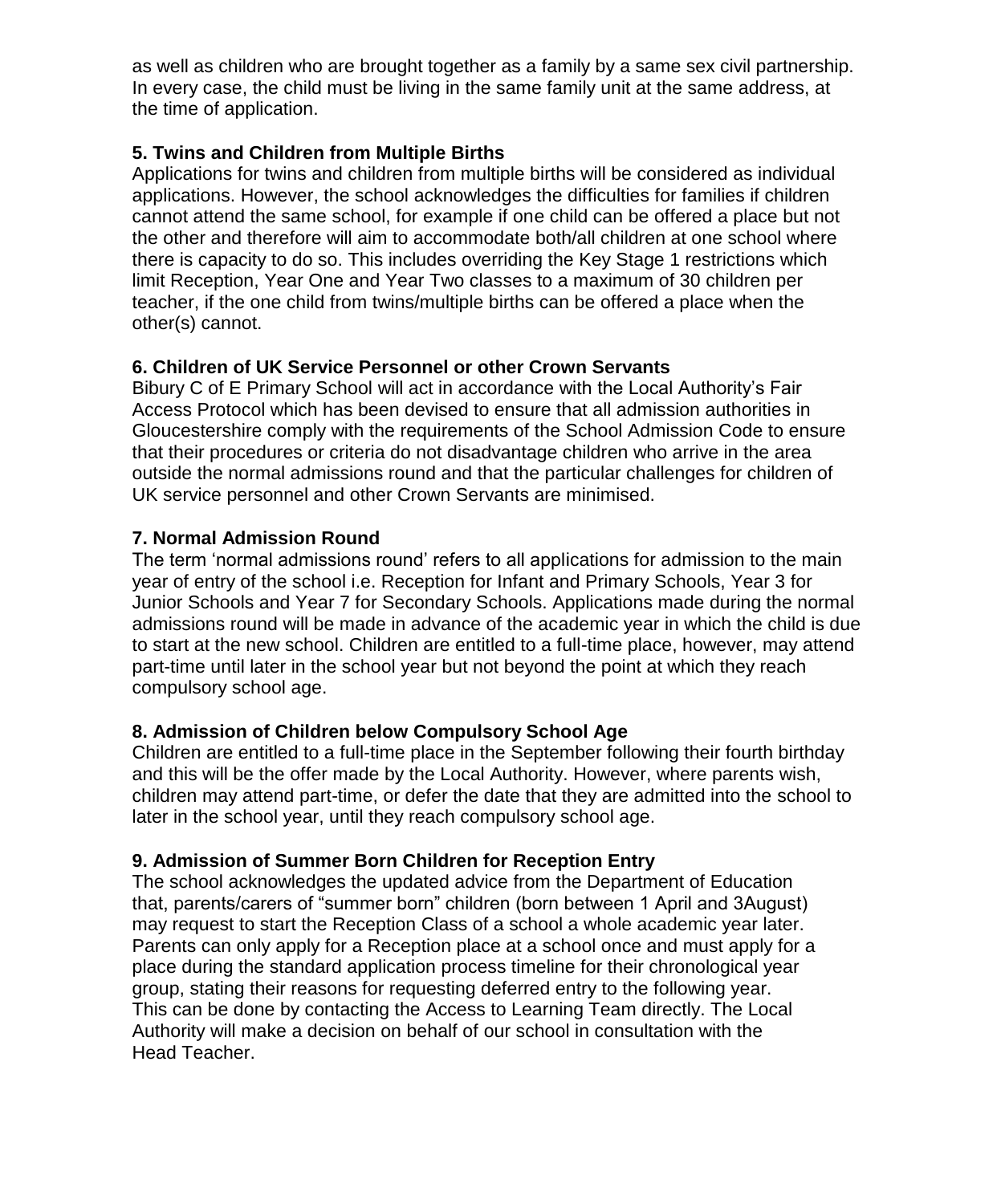### **10. In-Year Admissions**

The Local Authority is not responsible for offering places to children on behalf of all schools, but the Local Authority does maintain the statutory duty of being responsible and aware of all pupils and vacancies within schools/academies within Gloucestershire. To apply for a place at Bibury C of E Primary School, parents should therefore contact our school in the first instance. The school will consider the application within 5 school days and will send the parent an offer or refusal letter, detailing the parent's right of appeal. The school will also advise the Local Authority of all pupils who have been refused a place the Academy to ensure waiting lists are maintained centrally.

# **11. Oversubscription Criteria**

Where the school becomes oversubscribed (i.e. there are more applications than places available) initial offers will be made in accordance with their admission criteria. The admission criteria for our school appears on the following page.

# **12. Late Applications (Normal Admissions Round only)**

Where an application for a school place has been received 'late' i.e. after the relevant closing date for that round of allocations, the application will only be considered once children from all on-time applications have been allocated a school place, unless there are exceptional circumstances as agreed by the Senior Manager (Access to Learning).

# **13. Children's home address**

Only one home address can be used for admission purposes. This is where the pupil resides, and we may ask for additional proof of this address. Where a child lives with both parents on a 50/50 (equal) basis, both parents must agree which of their addresses to use and confirm this before any closing dates. This must be either parental home. Additional proof of address may be requested before we can confirm that we are able to use an address for allocation purposes. The method in which the distance is measured from home to school can be found in the admission criteria.

#### **14. Fair Access Protocols**

Gloucestershire County Council has protocols in place to ensure that access to education is secured quickly for children who do not have a school place and that schools have an equitable spread of vulnerable children or those who are hard to place. All schools in Gloucestershire, including the Community and Voluntary Controlled Schools encompassed by these admission arrangements, have signed up to the fair access protocols and should a vulnerable child within these Protocols require a place at the school, they will take precedence over any child on the waiting list. All Fair Access Protocols are highlighted within the Gloucestershire Coordinated Schemes for Reception/Junior/Secondary and In Year Admissions. Full details of all of these protocols can be found at www.gloucestershire.gov.uk/extra/article/101132/Schooladmission-protocols

# **15. Waiting Lists**

Where any school is oversubscribed during the normal admission round for entry to the school (i.e. where all children requesting a place at a particular school have not been allocated one) the waiting list will be held until the end of the academic year. All waiting lists will be prioritised according to the school's oversubscription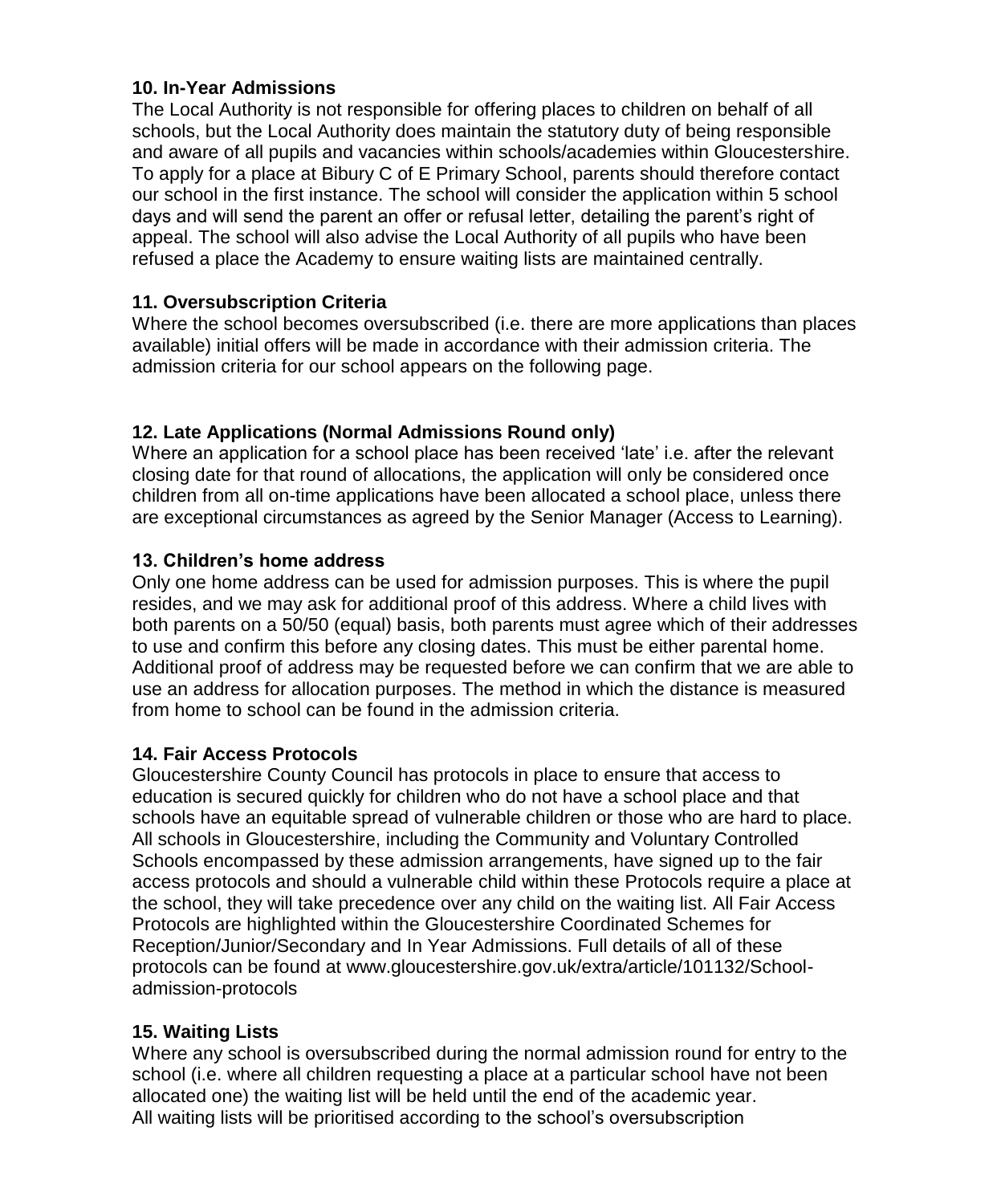criteria, regardless of the date the application was made, and should any places become available at the school they will be offered to the child at the top of the waiting list.

### **16. Appeals**

Where an application for a place is unsuccessful, parents will have the legal right to appeal. Notification of the appeal process will be included within the parent's refusal letter.

The School Admissions Appeals Code requires normal admission round appeals to be heard within the following timescales:

For applications made in the normal admissions round, appeals must be heard within 40 school days of the deadline for lodging appeals

For late applications, appeals should be heard within 40 school days from the deadline for lodging appeals, or within 30 school days of the appeal being lodged.

For in year applications, appeals must be heard within 30 school days of the appeal being lodged.

Requests for appeals relating to the main entry year of the school for September of any year (i.e. Reception for Infant and Primary, Year 3 for Junior and Year 7 for Secondary) should be made to the Democratic Service's Unit after Stage 2 of the admissions process detailed in the co-ordinated scheme for Gloucestershire.

The results of all appeals must be forwarded to the Council by parents and the schools, as this may affect the availability of places for other applicants.

Parents may appeal for more than one school if they wish. Normally only one appeal hearing per year per child for each school is allowed. A second appeal hearing will only be granted if there has been a significant change in circumstances since the first appeal was heard (e.g. a change of address or a change in the schools circumstances).

#### **17. Transport**

Some children will be entitled to transport to their school provided by the Local Authority and parents should refer to "School and college Transport" which can be found at [www.gloucestershire.gov.uk/schooltransport](http://www.gloucestershire.gov.uk/schooltransport).

# **Admissions Criteria for Bibury C of E Primary School**

Bibury C of E Primary School is part of the Diocese of Gloucester Academies Trust. The Local Authority is responsible for admissions.

For admission to reception, parents must submit their Common Application Form stating their preferred schools to the Access to Learning Team.

Where applications for admission exceed the number of places available (both in the normal round of admissions and for in-year admissions), the following criteria will be applied, in the order set out below, to decide which children to admit:

1. *A '*looked after child' *( 1 )* or a child who was previously looked after but immediately after being looked after became subject to an adoption*( 2 )* child arrangements order *( 3 )* or special guardianship order *( 4 ) .* 

2. Children who will have siblings attending the school at the time the applicant child is admitted.